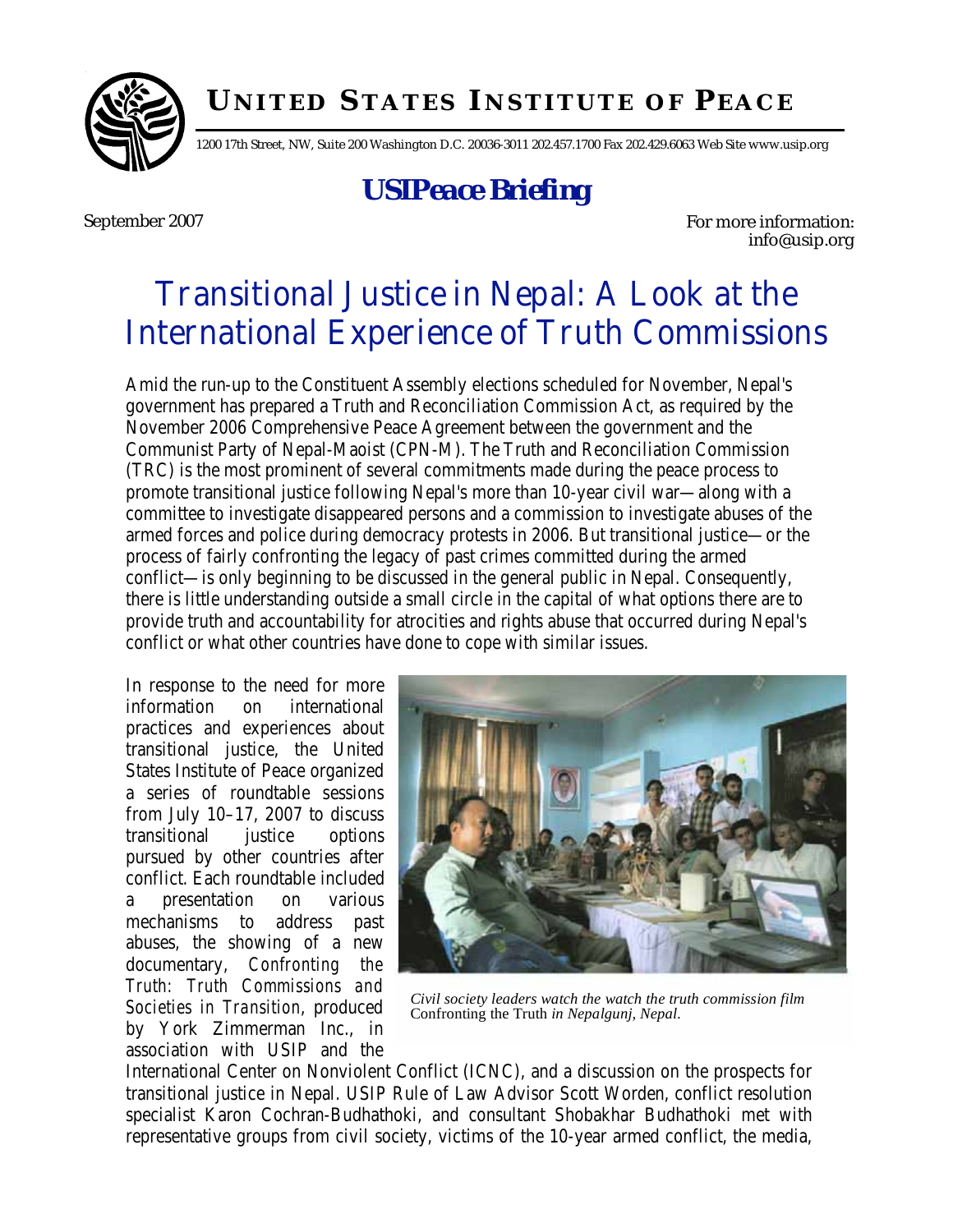and government and political party representatives. These roundtable sessions took place in Nepal's capital of Kathmandu, as well as in Banke, Bardiya, and Dang Districts in the midwestern region, the most affected region during the conflict.

This USIPeace Briefing provides background on the Nepal conflict; an update on the ongoing process of transitional justice in Nepal; and an overview of the sessions, responses to the documentary and expressed needs and expectations of victims of the conflict. It also summarizes the initial commentary on the current draft of the TRC law.

#### Justice and Reconciliation Needed After a 10-Year Armed Insurgency

For more than 10 years Nepal underwent a violent conflict between national army and police forces and an insurgent Maoist political movement led by the CPN-M. Fought primarily in poor, rural districts away from the capital, the conflict claimed more than 13,000 lives and caused thousands of "disappeared"—those who were abducted or killed without a trace and whose fates are still unknown to their families. In fact, Nepal topped the UN Working Group on Enforced and Involuntary Disappearances list of countries with the most disappearances in 2003-2004. Torture has debilitated thousands more. Mass killings have been reported from the mid and far Western regions of the country, and international agencies such as the UN Office of the High Commissioner for Human Rights reported on illegal detentions and mass killings of detainees , as well as rapes and murders of female civilians.

This violent conflict stems from the Maoist insurgency that began in 1996 and grew out of accumulated resentment over Nepal's feudal system. For more than 300 years, Nepal was ruled as a Kingdom. A form of democracy emerged in 1990 after the "Jana Andolan" political movement was launched by an alliance of democratic political parties. This led King Birendra Bir Bikram Shah to allow the creation of a constitution that placed him in the position of a constitutional monarch who retained significant legislative and judicial power, as well as full command over the army. This nascent democracy, which lasted until King Birendra was murdered in his Royal Palace in 2001, saw more than one dozen prime ministers heading the government, with several serving more than once. Political infighting, corruption, and slow progress quickly led to dissatisfaction among the general public. Economic stagnation, high unemployment, poor education, impoverishment, continuing discrimination, and an ever-increasing gap between the elite in Kathmandu and the rest of the country provided fertile ground for discontent. In opposition to the government the CPN-M launched the "people's war" on February 13, 1996 with the main objectives of abolishing the monarchy and establishing a republic.

While the CPN-M combatants were initially few in number, historically disenfranchised groups began to join the CPN-M's People's Liberation Army (PLA) as the CPN-M promised gender equality, land reform, socio-economic progress, and elimination of the caste system. Others were compelled to join due to intimidation and forced conscription or to high unemployment and severe poverty. The CPN-M organized community programs to build roads and bridges, banned gambling and drinking with the intent of decreasing domestic violence, and provided opportunities to the disadvantaged. Simultaneously, they destroyed state infrastructure, targeted and killed civilian police, abducted individuals for ransom or large numbers of people in order to participate in their "information programs," violating international humanitarian laws, and extorted money from all levels of society.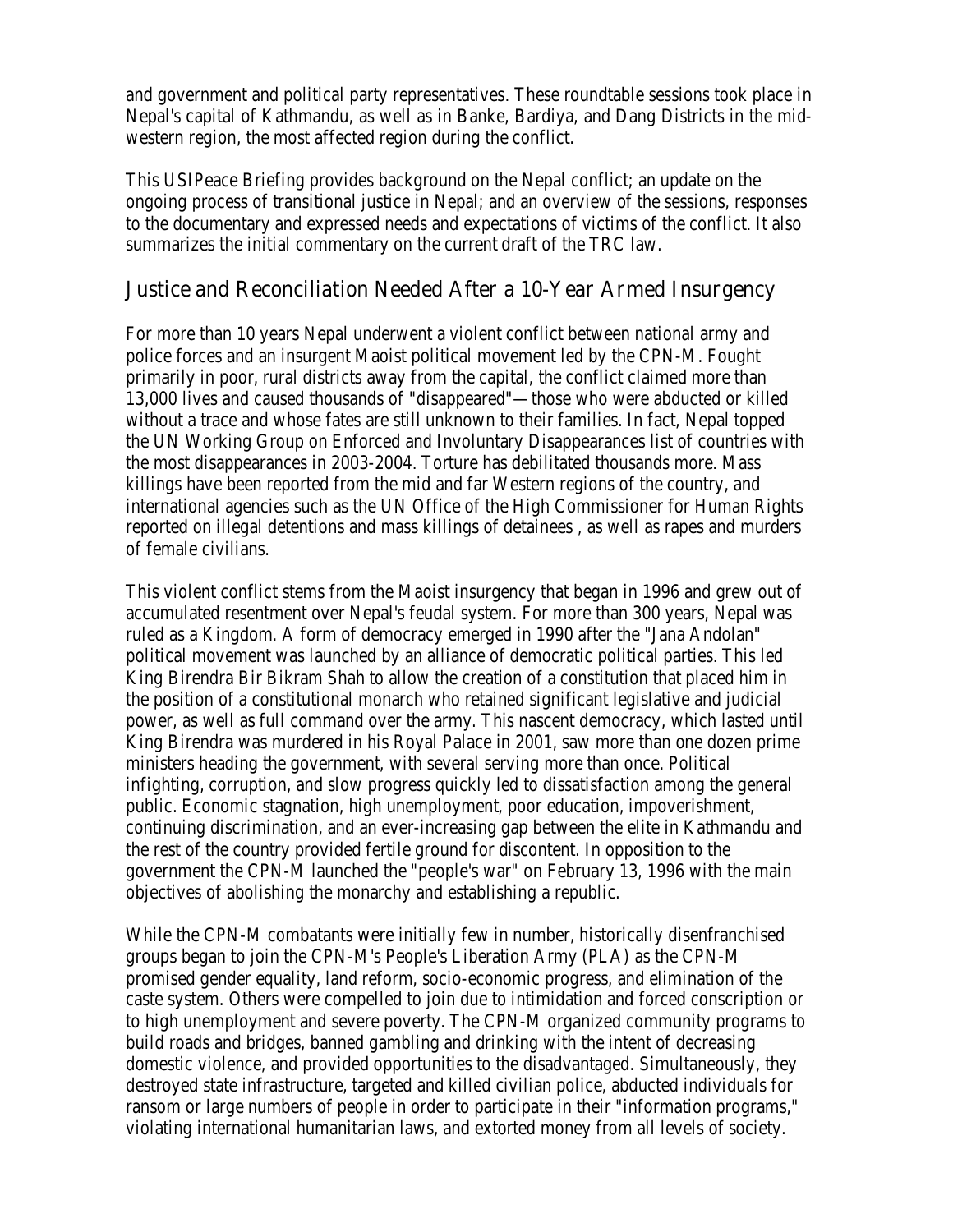The Nepal Police were initially charged with combating the insurgency, but in 2001 the Armed Police Force was formed and deployed for counter-insurgency operations. The conflict quickly escalated, with many civilians caught in the middle. After failed negotiations in 2001, the Royal Nepal Army was deployed as part of a "unified command" structure in which the army, with the King as supreme commander, was at the top of the chain of command over the police and armed forces. Again, the conflict escalated, resulting in reported disappearances, rape, torture, and extrajudicial killings. Army barracks were allegedly used as arbitrary detention centers where both Maoist combatants and suspected Maoist sympathizers were tortured. Those deemed "sympathizers" were in many cases civilians from the lower castes, from impoverished communities, or those who had been forced to provide food, shelter or money to PLA combatants.

In 2002, the Nepalese Parliament was dissolved and King Gyanendra sacked the elected prime minister, resulting in a succession of King-appointed governments. After a ceasefire in 2003, a new round of negotiations took place, but failed. After the talks dissolved, the country saw a rise in the brutality of the conflict, with state security forces using increased force in their anti-insurgency campaign, while the PLA gained control of an estimated 75% of the countryside. On February 1, 2005 the King declared a state of emergency, suspended Parliament, and deployed the Royal Nepal Army to take control of all state institutions, as well as private media houses and telecommunications outlets to silence possible voices of dissent. Even after the lifting of the state of emergency in 2006, the King's regime continued to suppress political and civil rights, including strict censorship and restrictions on the freedom of expression and information, movement, and assembly. Measures included the arbitrary detention and arrest of cadres of the main political parties as well as members of civil society.

#### Peace Agreement Calls for Truth and Reconciliation

As opposition to the King's rule increased, the CPN-M and an alliance of seven political parties began a series of talks that led to a "12-point understanding." They joined together in growing peaceful protest against the King's regime, eventually culminating in April 2006 in the King yielding to the seven party alliance and restoring the parliament. The new government and CPN-M continued to hold talks, leading to a ceasefire, code of conduct, and eventually the November 2006 Comprehensive Peace Agreement (CPA). In January 2007, the interim constitution and parliament came into operation, and an interim government, which includes the CPN-M, was established in April 2007.

In addition to commitments for permanently ceasing hostilities, and moving former PLA into cantonments and the army into their barracks, the CPA calls for three bodies to address abuses that took place during the 10-year conflict:

- 1. Article 5.2.5 of the CPA specifically calls for a Truth and Reconciliation Commission to be established in order to "probe about those involved in serious violation of human rights and crime against humanity…and develop an atmosphere for reconciliation in society."
- 2. Article 5.2.4 of the CPA calls for a National Peace & Rehabilitation Commission to "carry out works...to normalize the adverse situation arising as a result of the armed conflict, maintain peace in the society and run relief and rehabilitation works for the people victimized and displaced as a result of the conflict."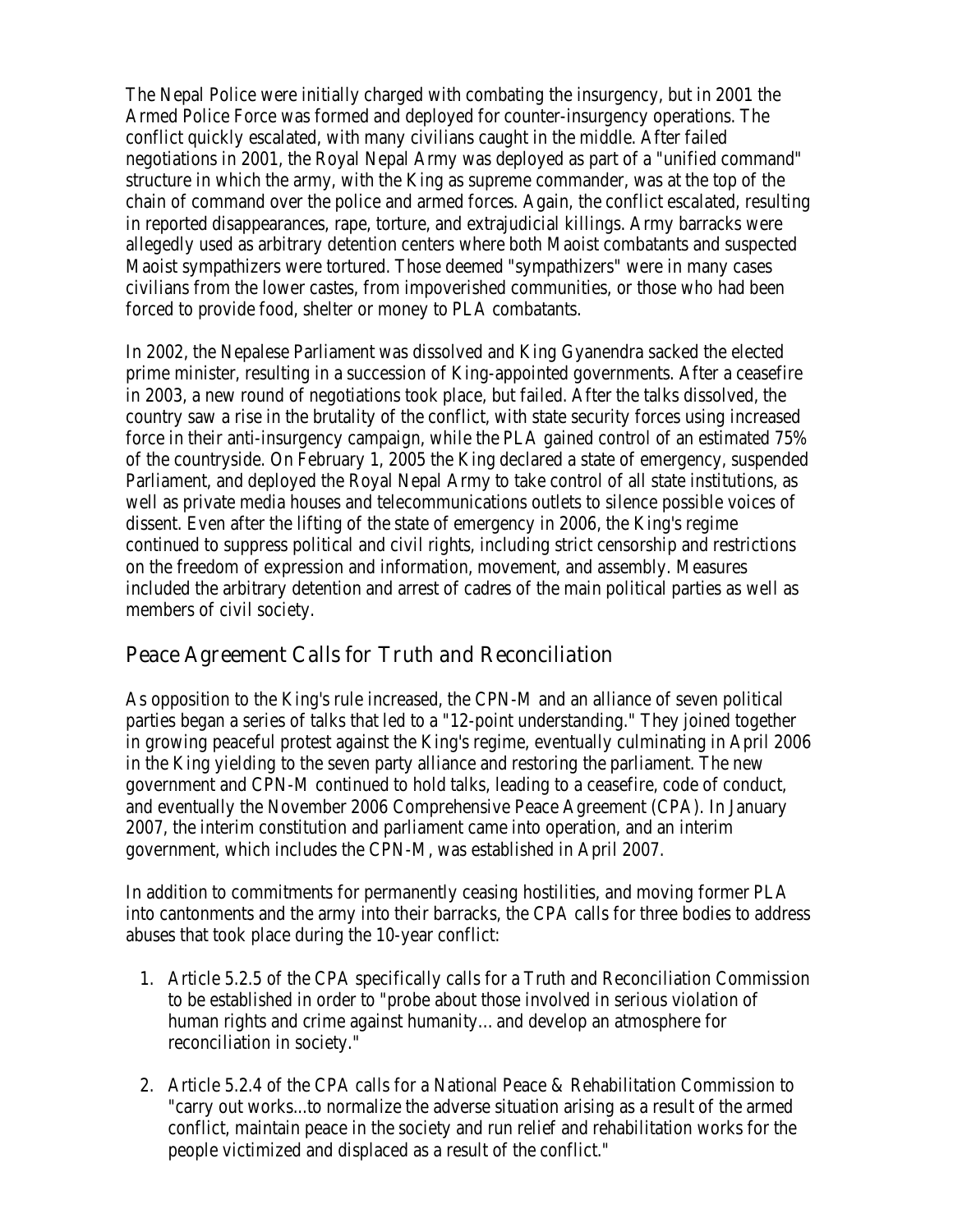3. Article 5.2.3 states "both sides also agree to make public within 60 days of signing of the agreement the real name, caste and address of the people made 'disappeared' or killed during the conflict and inform the family members about it." Although this provision does not specifically call for a commission, in July 2007 the government announced the formation of a Commission on Disappearances, to make public the whereabouts or the circumstances of victims' deaths.

Beyond these broad mandates, however, the CPA contains no detailed guidance for how to form each of these investigative bodies or what should be their specific mandate. The Truth and Reconciliation Commission is in many ways the most ambitious of the three commissions, and responsibility for conceiving and implementing it has been given to the Peace & Reconstruction Ministry.

## USIP Consultations on Transitional Justice

Against this backdrop, USIP's consultations focused on general themes of transitional justice and on specific techniques employed by truth commissions in other countries emerging from war. The principal aim was to raise awareness among different stakeholders—including civil society organizations, victims groups, political parties, government representatives, and the media—about what the key issues are for establishing a credible and effective transitional justice process and to encourage informed discussion on the issues.

In each session, USIP presented an overview of international practices and transitional justice options, and screened the documentary *Confronting the Truth: Truth Commissions*  and Societies in Transition<sup>1</sup>, which showcases the workings of truth commissions in four countries: South Africa, Peru, East Timor, and Morocco. The presentation to participants included a brief look at victim-focused and perpetrator-focused transitional justice mechanisms, including trials, truth commissions, vetting mechanisms, reparations, and memorialization of a conflict. The hour-long documentary *Confronting the Truth* focused exclusively on truth commissions. It includes footage of victim and perpetrator testimony, as well as commentaries from members and staff of the commissions on the challenges and successes of the four countries profiled. Key themes relevant to Nepal were discussed, including how each country attempted to ensure diverse representation on the Commission, avoid political interference, and maintain transparency and openness in the commissions' work, as well as the vital role that civil society played in supporting the commissions' work. The film also focuses on the process for gathering victim testimony and conducting public hearings, with dramatic footage of victim testimony that was a feature of each commission's success.

*Civil Society and Victims' Views* -- Because the CPA calls specifically for a TRC, discussion after the viewing was focused on components of truth commissions, including the importance of the independence of such commissions, the number and profile of the commissions' members, the need for strong investigative powers, and possible links to and coordination with judicial proceedings.

-

<sup>1</sup> Available for purchase at http://bookstore.usip.org/books/BookDetail.aspx?productID=171689.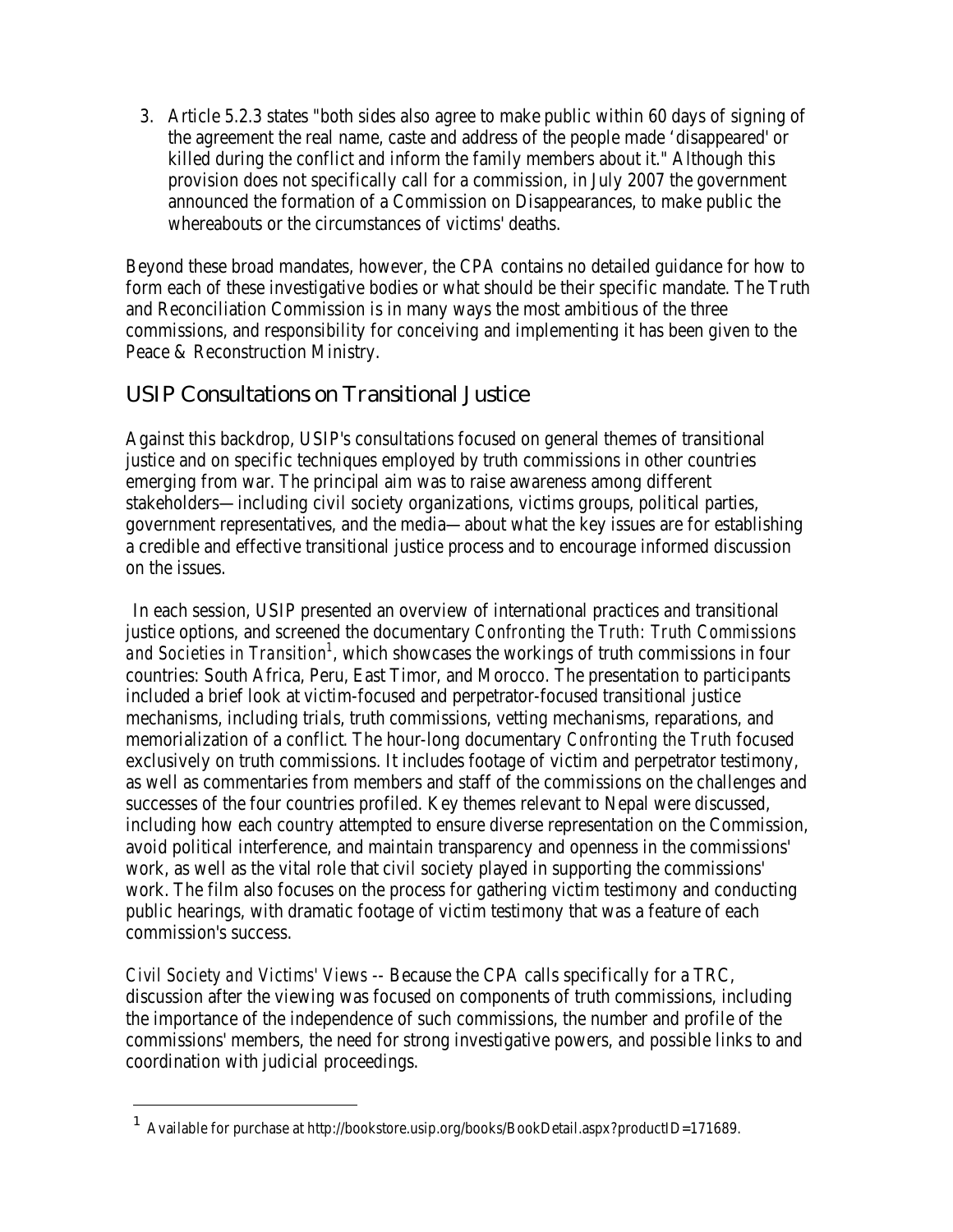While many participants had limited awareness of transitional justice, there was limited awareness on the role that each group could play in forming a commission, during the commission's work, and after the commission's report was published. Victims, the human rights community and the media were particularly concerned about being sidelined during the process of developing a TRC in Nepal. While the Peace & Reconstruction Ministry has held



*Civil society representatives and victims attend a consultation in Dang District.* 

consultations in Kathmandu and plans one consultation in each of the five development regions of the country, most participants were unaware of this plan and felt alienated from the process.

Members of civil society were particularly encouraged by seeing the example of Peru in the documentary in which volunteers went to conflict-affected communities to gather testimony, and knowing that civil society in Nepal could have a key role in both civic education regarding the transitional justice process, as well as information gathering for the commission. Those participating in the media roundtable were especially interested in the way that the media reported on the commissions' work and were a link between the commission's hearings and the general public, as displayed in the South Africa, Peru and East Timor examples in the documentary. Civil society identified victim testimony during the commissions' work in the documentary as courageous, and further stated that the documentary should be shown to more communities in Nepal both to understand the workings of commissions, but also to illustrate the importance of victim testimony.

*Concerns About Justice and Public Participation* -- The amnesty component of the South African TRC—under which perpetrators could formally apply for amnesty in exchange for a full confession of their crimes—stimulated a good deal of discussion and concern, with some participants directly stating that amnesty for perpetrators of atrocities should not be an option in Nepal's context. Relating amnesty to the larger theme of achieving a balance between learning the truth about Nepal's conflict and achieving accountability for perpetrators, most participants agreed that truth was not a substitute for justice. That said, some victims expressed a higher desire for compensation—in the form of reparations payments as well as social services and regional development programs—while others thought that compensation would be hollow without first holding accountable those that had killed or caused disappearances.

Participants also consistently expressed concerns over the potential composition of the Nepal TRC, keeping in mind that a process for selection has not yet been determined. Reflecting on themes in the film, South Africa provided an example of a large, diverse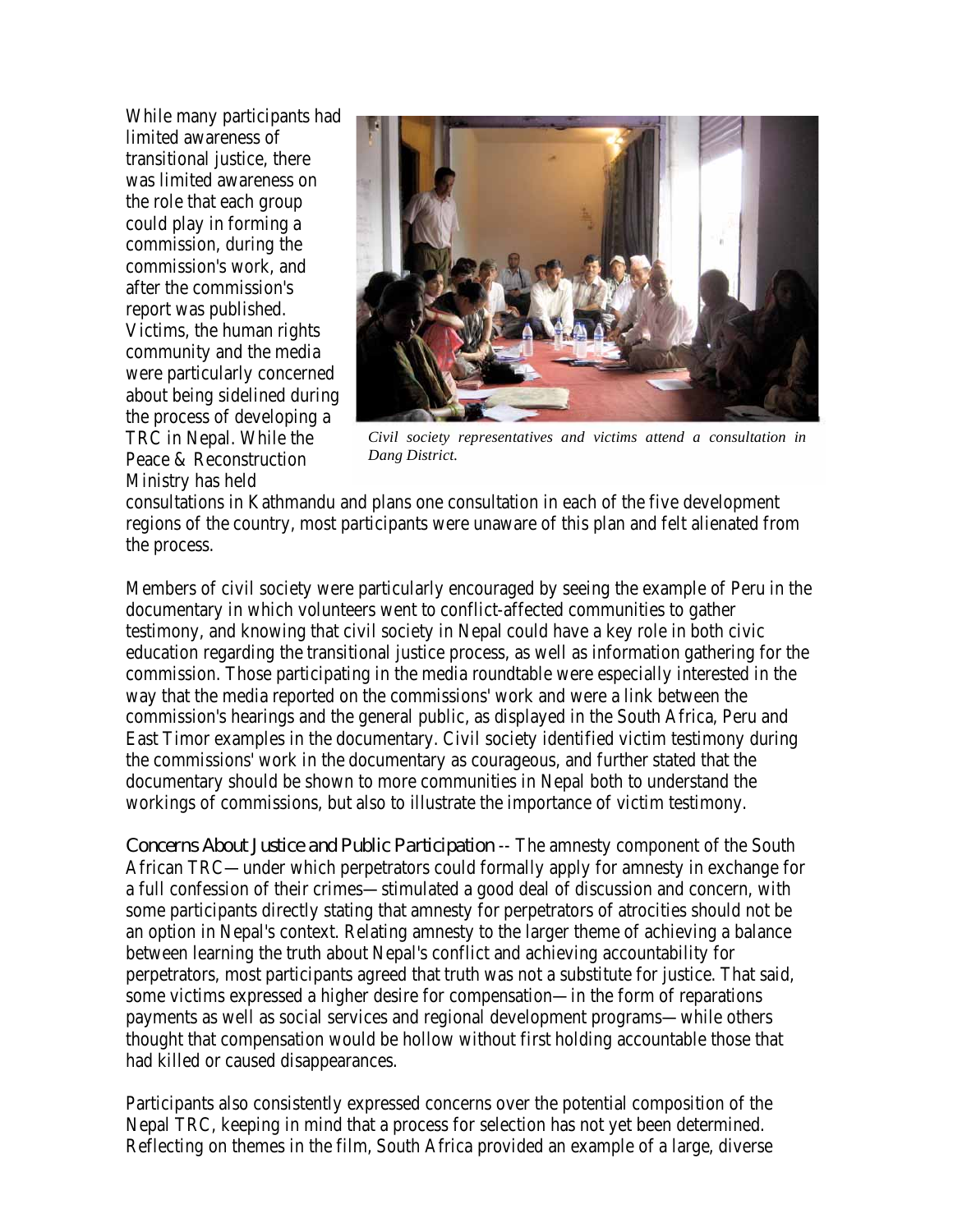commission that represented all aspects of South African society, while Peru's commission had much less diversity. Morocco's inclusion of a victim as the head of the commission began a discussion during several roundtables on concerns of ensuring a composition of commissioners that truly represented Nepal's people.

The documentary also briefly highlighted the importance of the commissions' reports and that these reports typically identify systemic, historical, and institutional patterns that led to conflict and human rights violations, and recommend specific reforms of the security, judicial, and education systems. A number of participants, including some government and political party representatives, responded that these goals of identifying causes and recommending reforms should be an objective of Nepal's TRC. Participants strongly suggested that the documentary be dubbed in Nepali (the version screened included Nepali subtitles), as well as Hindi to reach some of the Terai (plains) areas, for wider viewing and better understanding by policymakers and the public about commission proceedings in other countries. USIP, together with York Zimmerman and ICNC, will pursue the development of a Nepali language version of the film.

#### Applying Lessons Learned to the TRC Law

<u>.</u>

In the same week as the USIP consultations, the Ministry of Peace and Reconciliation released a draft Truth and Reconciliation Act that attempted to fulfill the CPA mandate. The Peace Ministry has said that it will conduct a series of consultations with civil society on the draft law, and that it is open to comments. Prominent critics—including the UN Office of the High Commissioner for Human Rights<sup>2</sup>, Human Rights Watch<sup>3</sup>, and the International Center for Transitional Justice—have quickly responded that there are significant flaws in the current draft, including a controversial amnesty provision, that do not meet international standards for truth commissions. There is also concern that the commissioners will not be representative of all peoples and regions of the country, and that civil society groups, the public and victims will not have a meaningful say in how the law is revised or how the Commission performs its work.

*Proposed TRC Mandate:* The current draft law calls for a seven member commission—to be appointed on the recommendation of a panel of political party representatives—to execute the TRC's two year mandate to "create a conducive environment for reconciliation and seek truth about those persons involved in human rights violations and crimes against humanity during the period of armed conflict." In the draft, the TRC has the authority to investigate "human rights violations and crimes against humanity that occurred during the period of armed conflict" that are reported to it from any source— provided, however, that the case of abuse has not been "finalized in accordance with existing laws" or is not the subject of ongoing court proceedings. Thus it is unclear what authority the TRC would have over complaints that have been lodged with prosecutors but have not been effectively investigated. For new cases, the draft law gives the TRC full court powers to conduct its investigations, including subpoena authority and the ability to fine individuals or organizations that refuse to cooperate with an order of the Commission.

<sup>&</sup>lt;sup>2</sup> See "OHCHR-Nepal raises concerns about Truth and Reconciliation Commission Bill," OHCHR Press Release, August 3, 2007; available at http://nepal.ohchr.org/en/pressrelease.html#030807.

 $3$  See "Nepal: Truth Commission Bill Disregards Victims' Rights", Human Rights Watch, August 22, 2007; available at hrw.org/english/docs/2007/08/22/nepal16720.htm.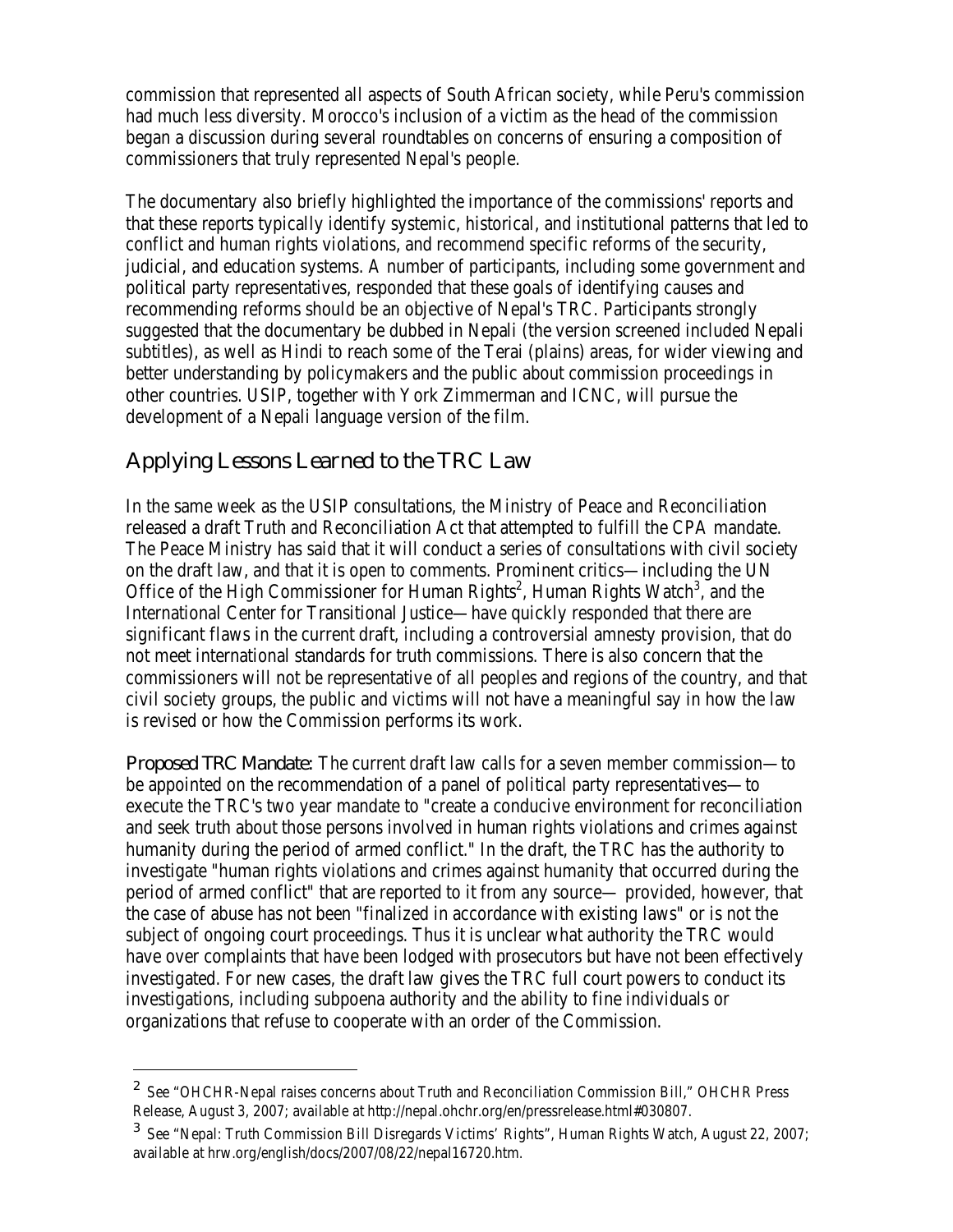The draft law is also unclear about whether the TRC will explore the larger patterns of violence that perpetuated the conflict, or only individual cases that victims are bold enough to present. In fact, most successful truth commissions focus much more on the overall causes and conduct of violence at the higher levels rather than the individual acts of everyday fighters.

The TRC law focuses much of the Commission's powers on reconciliation. Based on its findings, the TRC may facilitate reconciliation between a perpetrator and victims and may order compensation to be paid by those responsible for abuses, as well as recommend that the government provide financial compensation or services to victims. The TRC is also authorized to hold a series of public events to encourage reconciliation among opposing groups and it must submit a report with recommendations for follow on reforms to the Parliament—although it is unclear whether this report must be public. The TRC may also recommend that the government prosecute individuals that the Commission has found responsible after its investigation, but only if there has been no formal reconciliation between the perpetrator and victim. This appears to underline the message that this is a reconciliation commission rather than a judicial accountability mechanism.

The most controversial provision in the draft law is its provision that the TRC is authorized to "recommend that the Government of Nepal give amnesty to those persons who are found responsible for human rights violation and crimes against humanity in the course of carrying out their duty and the achievement of political objectives." Amnesty does not apply to "inhumane killings," murders that occurred after a victim was in the perpetrator's "control," "inhumane and cruel torture," and rape. But it is up to the Commission to decide what criteria determine acceptable or unacceptable 'inhumanity.' This provision has raised the most concern among analysts because while general amnesty for low-level soldiers, including killing in the course of battle, is generally allowed, providing amnesty for serious crimes—as they are defined by international law and not an individual commission conflicts with generally accepted international standards of transitional justice.

More broadly, concerns have also been raised that the Commission members, as nominees of the political parties, will not fully represent the interests of the victims outside Kathmandu (although Commission members are to come from different fields and may not be political party members themselves). Critics note that this fits a familiar pattern in Nepal, where since 1990 the government has created several high level investigation commissions to look into politically motivated violence—including the Malik Commission that was charged with investigating brutality surrounding the 1990 Jana Andolan democracy movement. But in each of these cases the commission members have been politically influential, have failed to win victims' trust, and the findings have either not been implemented or have not been released. There is a fear therefore that the TRC will follow this pattern rather than the more public and independent models of truth commissions that were successful in countries like South Africa and East Timor.

#### Justice in Nepal

Apart from the operation of the TRC, it is important to consider the overall picture of transitional justice in Nepal, which goes beyond truth telling and includes judicial accountability and reparations. During roundtable sessions, particularly with victims of the conflict, much of the discussion focused on what justice for victims and families of victims would look like in the Nepalese context. Concern was expressed regarding the heavy focus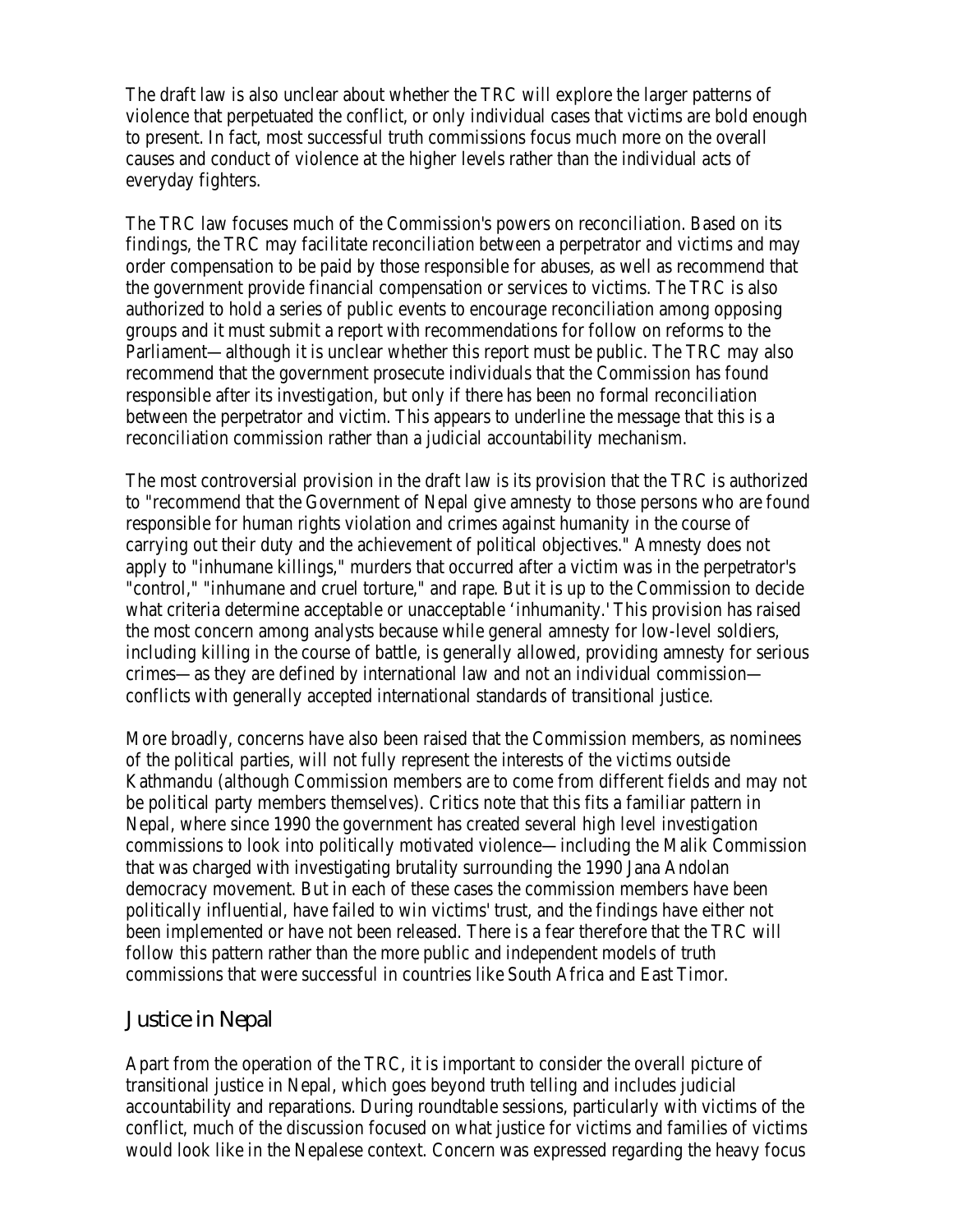on reconciliation without an equally important justice component. Because the parties to the conflict are the parties now in power, many felt that reconciliation was being stressed as an attempt to maintain impunity, and that justice and accountability for past abuses would not easily be achieved. Many victims and families of victims stated that the political parties and the government have not recognized the trauma of victims, their families, or communities, which has partially been demonstrated from their perspective by not consulting with victims prior to drafting the TRC legislation.

Compensation and reparations programs were viewed as being of high priority, especially since the majority of victims are from the most disadvantaged groups in the country. According to victims and their families in Bardiya District, which saw one of the highest disappearance rates in the country, the first priority should be to disclose the whereabouts of disappeared persons. A judicial process that included prosecutions would be a sufficient second step, followed by compensation and reparations programs. However,



*Victims of the conflict whose family members were killed or disappeared talk about their needs in Bardiya District.* 

compensation was generally agreed to be worthless without prosecutions. The recommended compensation and reparations programs included social recognition, economic support and development, employment opportunities, and memorials. Victims of the conflict in other communities stressed financial compensation programs in addition to skills training and education for victims and their families, as well as return of land and property confiscated during the conflict, and installation of health facilities in their communities.

While many participants emphasized the necessity for a public judicial process that pursued prosecutions in conjunction with a TRC, several concerns were raised. First, some victims did not believe that prosecutions or any form of justice was feasible due to the government being comprised of the parties to the conflict. This concern over the parties to the conflict being in power even extended to victims' hesitating to speak during the roundtable session. Another concern raised by roundtable participants was regarding the questionable independence and capacity of the national courts. This unease was reinforced by the inability of previous Nepalese commissions to function independently and the lack of implementation of their recommendations. While a few roundtable participants believed that a hybrid national-international special court (similar to those established in Sierra Leone, Bosnia and Cambodia) would best serve justice, they did not believe that the courts or the government would agree to any international judges. One participant raised the suggestion of forming a special court of national judges, but with international advisors and technical assistants. For many, reconciliation was not considered possible without prosecutions.